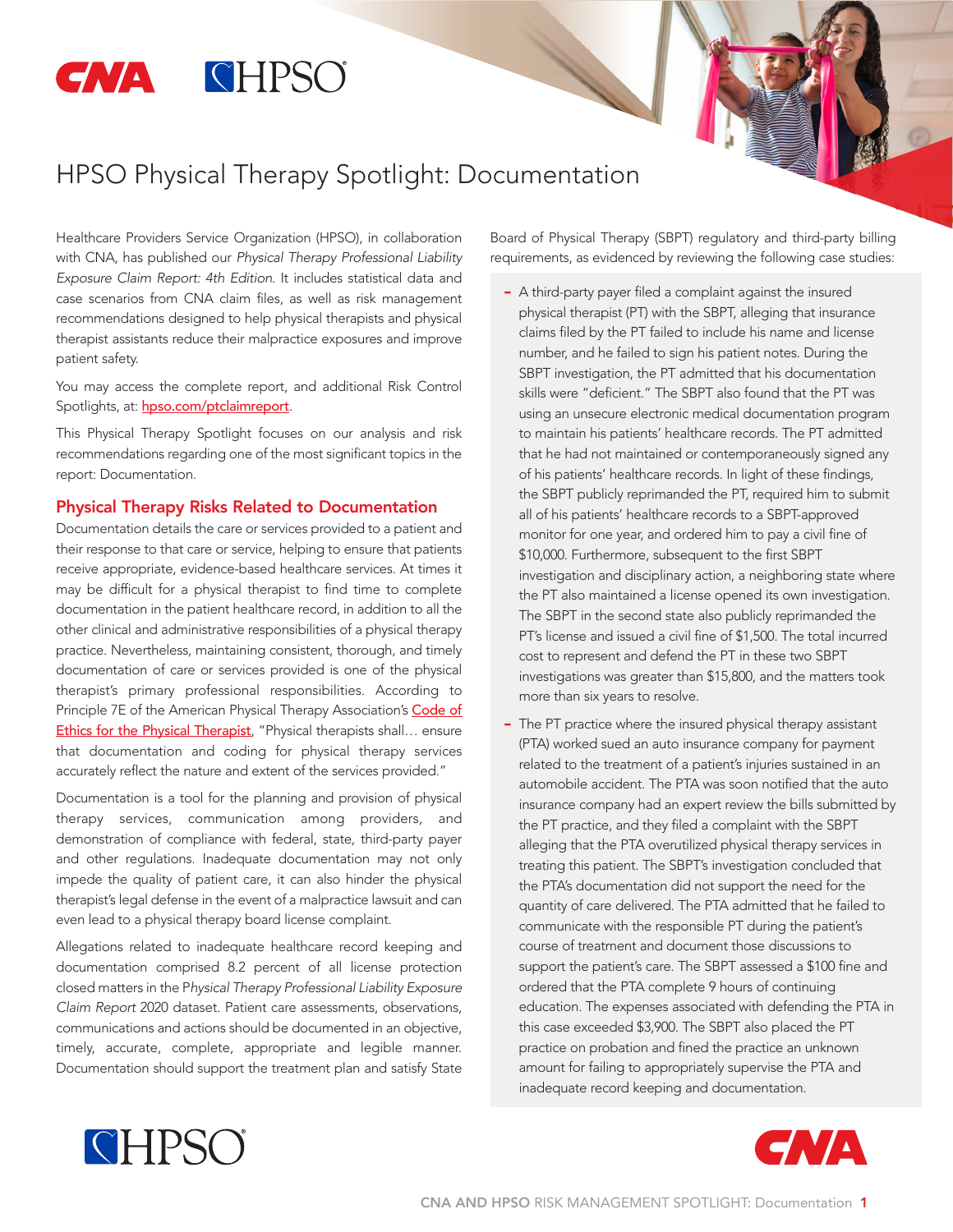While documentation deficiencies may result in a professional liability claim and/or a license protection matter, PTs also may be subject to federal and state sanctions for knowingly falsifying healthcare documentation under the federal fraud and abuse laws, including the False Claims Act (FCA). The FCA imposes liability on any person who submits a claim to the federal government that he or she knows (or should know) is false. An example may be a healthcare provider who submits a bill to Medicare for medical services they know they have not provided. The False Claims Act also imposes liability on an individual who may knowingly submit a false record in order to obtain payment from the government. For additional information on fraud and abuse laws, please refer to the [HHS Office of the Inspector General](https://oig.hhs.gov/compliance/physician-education/01laws.asp).

#### Risk Management Recommendations: Documentation and Record Keeping

Maintaining a consistent, professional patient healthcare record is integral to providing quality patient care, ensuring consistent communication among all professionals caring for the patient, documenting patient care outcomes and response and establishing the basis for an effective defense in the event of litigation. While some specialized settings, practice arenas, regulations and other areas may require additional types or components of documentation, the following measures can serve to lessen these exposures:

#### General Recommendations

- *Every practice needs a written policy governing documentation issues, and all staff members should be trained in proper documentation practices.* The policy should address, among other issues, patient healthcare record contents, patient confidentiality and the release and retention of healthcare records.
- *Document your patient care assessments, observations, communications and actions in an objective, timely, accurate, complete, appropriate and legible manner.*  Documentation should support the treatment plan and satisfy board regulatory and third-party billing requirements. When more than one requirement applies, adhere to the most stringent policy.
- *Accurately and contemporaneously document care given in the patient healthcare record*. Refrain from documenting subjective opinions or conclusions, or inappropriate, derogatory statements about patients, colleagues or other members of the patient care team.
- *The healthcare record should include, as clinically indicated:*
	- Patient's chief complaint and review of current problems or symptoms.
	- Review of clinical history, including relevant social and family history.
	- Patients' acknowledgment that they agree to the treatment to be provided and are aware of the expected treatment outcome.
- Documentation of each visit or encounter, documenting the date and time, implementation of the plan of care, changes in patient status, and progressions of specific interventions used.
- Evaluation of the patient's wound condition, skin integrity, neurological status, and ability to perceive pain or discomfort, if applicable. Document this evaluation and convey any problems to relevant staff members.

### The Importance of Documentation

#### The healthcare record is a legal document. A well documented record can:

Provide an accurate reflection

1

2

3

of patient assessments, changes in clinical state, and care provided.

Guard against miscommunication and misunderstanding among the interdisciplinary patient care team.

Demonstrate your competence as a provider and help to bolster your credibility.

**4 May help guard against a lengthy** litigation process.

- Educational materials, resources, or references provided to the patient.
- Telephone encounters (including after-hours calls), documenting the name of the person contacted, advice provided, and actions taken.
- Encounters with any other healthcare practitioners and providers, including those via telephone, email, text messages, and patient portal communication and facsimile, with a summary of the discussion and any subsequent orders and physical therapy interventions.
- Documentation of reexaminations, including data from repeated or new examination elements, to provide useful context for evaluating progress and helping inform plans to modify or redirect interventions.
- When indicated, document revision of goals and plan of care.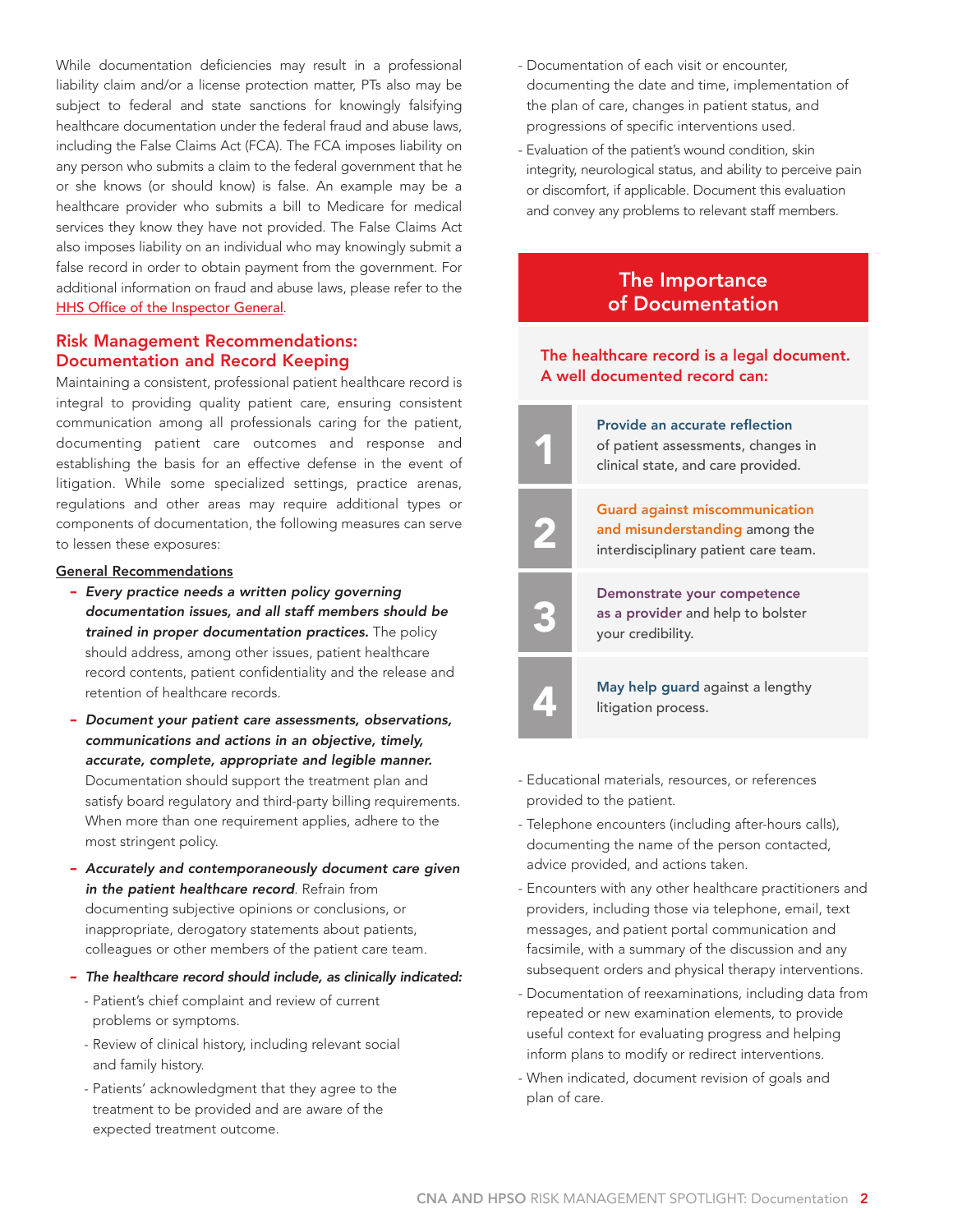- *Contact consulting practitioners to confirm that the consulting provider was notified of the consultation request* and to facilitate the timely provision of the consultation and receipt of the results. Document these actions in the patient's healthcare record.
- *Document, date, and authenticate services provided by physical therapy assistant(s)* who are under direction and supervision, unless physical therapy assistants are permitted to authenticate documentation under state laws/regulations.
- *Never alter a healthcare record for any reason or add anything to a record after the fact unless it is necessary for the patient's care.* If information must be added to the record, accurately label the late entry. However, never add anything to a record for any reason after a claim has been made. If additional information related to the patient's care emerges after becoming aware of pending legal action, discuss the need for additional documentation with your manager, the organization's risk manager and/or legal counsel.
- *Note use of an interpreter,* including the interpreter's contact information, as well as the patient or family member's willingness to communicate with an interpreter.

#### Informed Consent

Before engaging in treatments or interventions, the physical therapist must obtain the patient's informed consent, with all discussions carefully documented:

- *At a minimum, informed consent discussions should include (as clinically indicated):*
	- The nature of the treatment plan, as well as the goals and methods of treatment;
	- Reasonable alternatives to the proposed intervention(s), including declining the suggested therapy, and the relevant risks, benefits, and uncertainties of each alternative;
	- Disclosure of clinically indicated touching and/or potential discomfort during treatment;
	- Patient's/family's questions and responses regarding the treatment plan;
	- Repetition of important information by the patient to ensure understanding;
	- Assessment of the patient's understanding;
	- The patient's decision relative to the proposed treatment;
	- Provision of pertinent patient education materials and corresponding documentation.
- *Document descriptions of patient and family healthcare education encounters,* listing the presence of specific family members and their relationship to the patient.
- *Document an assessment of the patient's/family member's ability to comprehend and repeat information provided* using a "teach back" approach, both initially and after a few minutes have elapsed to test accurate recall.
- *Provide a written assessment of the patient's appropriate demonstration of any home exercises* that are part of the patient's home exercise program (HEP).
- *Maintain a copy of written material provided* and document references to standard educational tools.
- *If the patient declines treatment recommendations and refuses care,* document the informed refusal process. Explain to the patient the consequences and foreseeable risks of refusing treatment and ask the patient's reasons for doing so.
- *Continue to assess the patient's condition and health status,* update the patient on changes and needed treatment.

#### Non-Adherent Patients

Patient non-adherence, non-participation, or nonacceptance of recommended treatment can come in many forms: unwillingness or inability to follow a course of therapy, repeated missed appointments, rejecting treatment recommendations, refusal to provide information or chronic late payments. If left unaddressed, such conduct may increase the risk of litigation. Sound documentation and timely intervention are particularly critical to limiting the consequences of patients demonstrating defiant, recalcitrant or passive-aggressive behavior. For patients displaying signs of non-adherence or noncompliance document:

- *Signs of non-adherence to the agreed-upon treatment plan*, including missed appointments, refusal to provide information, and rejection of treatment recommendations.
- *All efforts to follow up with the patient and efforts to educate the patient about the risks of nonadherence or non-participation with the agreedupon treatment.* Place a copy of any written correspondence to or from the patient in the patient healthcare record.
- *Counseling of non-adherent patients* and/or responsible parties regarding the risks resulting from their failure to adhere to treatment regimens.

For more information on responding to non-adherent patients, including communication strategies to encourage cooperation and participation, see the HPSO and CNA publication, [Patient Compliance: A Self-](https://www.hpso.com/Documents/Risk%20Education/Businesses/CNA_HP15-7_SelfAssess_Checklist.pdf)[Assessment Checklist](https://www.hpso.com/Documents/Risk%20Education/Businesses/CNA_HP15-7_SelfAssess_Checklist.pdf)

#### Documenting Discharge/Discontinuation of Care

Irrespective of the circumstances preceding the discontinuation of physical therapy interventions, to satisfy ethical and professional obligations, the treating physical therapist should document the following:

- *An assessment of the patient's current physical/ functional status.*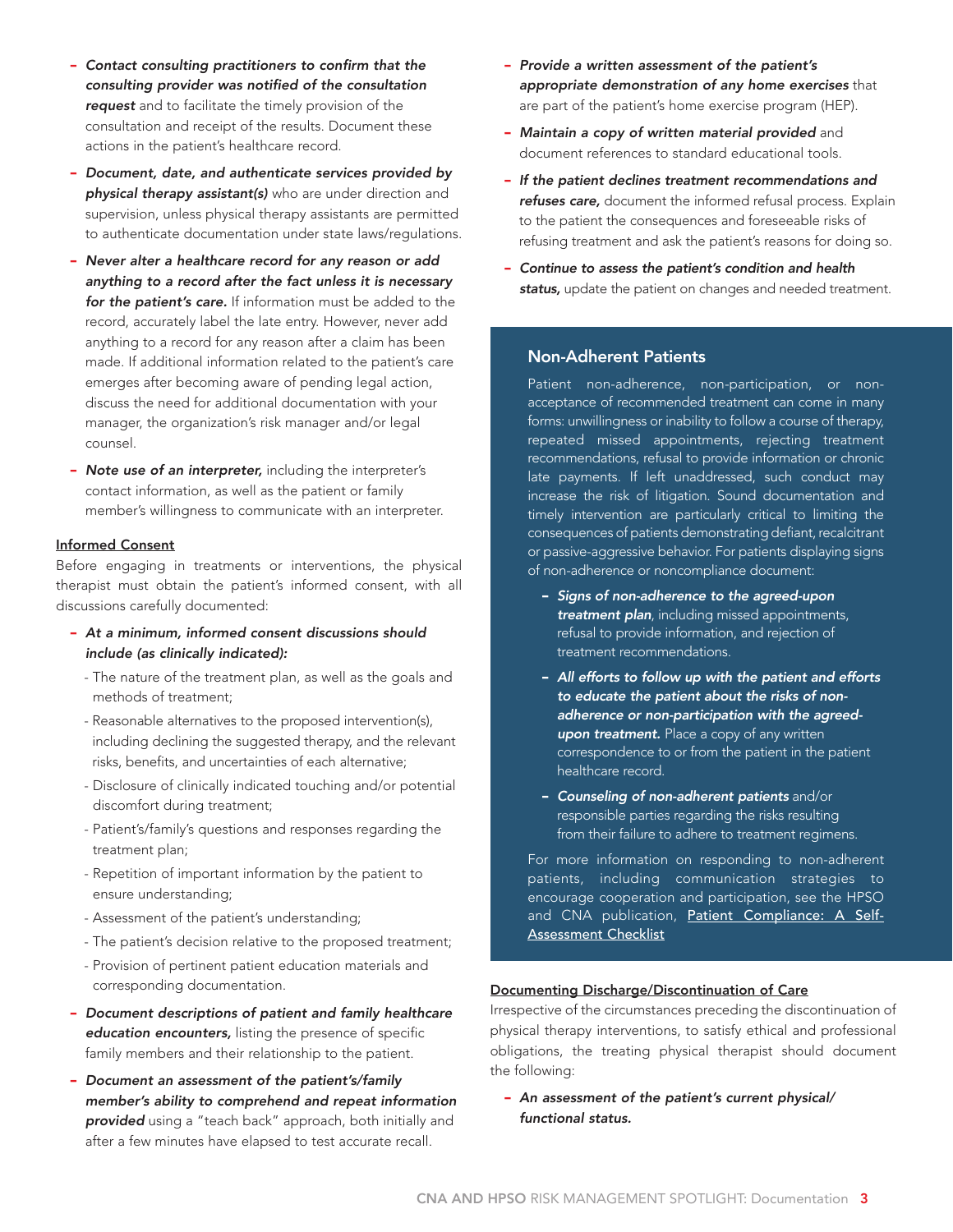- *Include copies of all pertinent correspondenc*e in the patient healthcare record.
- *Review degree of goals achieved.* Document reasons or rationale for any goals that were not achieved or abandoned.
- *Any plans related to the patient's continuing care,* including any referrals for additional services, recommendations for follow-up physical therapy care, patient and/or family/caregiver training, and equipment or educational materials provided.

#### Record Retention

Federal and state regulations protect patients' rights regarding the confidentiality, security, integrity, and availability of their healthcare information. It is incumbent upon all healthcare professionals, including physical therapists, to properly store patient healthcare records to ensure reasonable access following patient discharge. When implementing a records retention policy, physical therapists should consider the following risk control recommendations:

- *Implement appropriate administrative, physical, and technical safeguards to ensure the confidentiality, integrity, and security of all patients' personal health information.*
- *Retain all types of healthcare records for at least the minimum time established by state and federal laws, licensure laws and policies, and third-party contracts; whichever guideline is most stringent.* Contact the licensure board in the state(s) where you practice for record retention guidelines.
- *If there is no set minimum record retention period in the state(s) where you practice:*

- Consider retaining records for a minimum of seven years for adult patients.

#### Resources:

- American Physical Therapy Association (APTA): Defensible Documentation

[This site takes a detailed look at all the elements of a patient/client visit, explaining—with illustrative examples—how best to document each element](v)  to reflect best practice and meet legal regulatory, and payer requirements. Visit: APTA.org/DefensibleDocumentation/

- APTA Core Ethics Documents

Access the APTA's Code of ethics for the Physical Therapist, the Guide for Professional Conduct, and more. Visit: [APTA.org/Ethics/Core/](http://www.apta.org/Ethics/Core/)

#### - HHS: HIPAA For Professionals

Find information about the HIPAA Rules, guidance on compliance, enforcement activities, frequently asked questions, and more. Visit: [HHS.gov/HIPAA/for-professionals/index.html](http://www.hhs.gov/hipaa/for-professionals/index.html)

- HHS: A Roadmap for Providers: Fraud & Abuse Laws

Information on important Federal fraud and abuse laws, including the False Claims Act (FCA), the Anti-Kickback Statute (AKS), the Ethics in Patient Referral Act (Stark law), the Exclusion Authorities, and the Civil Monetary Penalties Law (CMPL). Visit: <https://oig.hhs.gov/compliance/physician-education/01laws.asp>

- HPSO Healthcare Perspective: Risk Management Resources to Manage Liability in the Healthcare Practice

HPSO and CNA's fourth physical therapists' liability report provides access to data for malpractice claims and license defense matters. The report offers:

- Professional liability claims data and analysis

- License protection claim data and analysis
- Legal case studies
- Risk management recommendations

Visit: [HPSO.com/PTClaimReport](http://www.hpso.com/PTClaimReport)

- For patients receiving Medicare, Medicaid or other forms of federal assistance, retain their records for at least 10 years, since federal "false claims" actions can be brought against a healthcare provider for up to 10 years.
- For child/adolescent patients, retain records until the time they reach the age of majority (usually age 18) plus three years (or the applicable length of time that pertains to the statute of limitations where you practice).
- *Apply discretion and deliberation before destroying records that may be required by a court of law or licensing board,* such as any notes that could pertain to an adverse patient event.

## Physical Therapy Spotlight:

For risk control strategies related to:

- Protecting [Your License](http://www.hpso.com/ptclaimreport_defendlicense)
- [Home Care](http://www.hpso.com/ptclaimreport_homecare)
- [Telehealth](http://www.hpso.com/ptclaimreport_telehealth)
- [Falls](http://www.hpso.com/ptclaimreport_falls)
- [Liability for Business Owners and Supervisors](http://www.hpso.com/ptclaimreport_supervisors)
- [Burns \(video legal case study\)](http://www.hpso.com/ptclaimreport_burns)
- Visit [hpso.com/ptclaimreport](http://www.hpso.com/risk-education/individuals/Physical-Therapist-Claim-Reports)